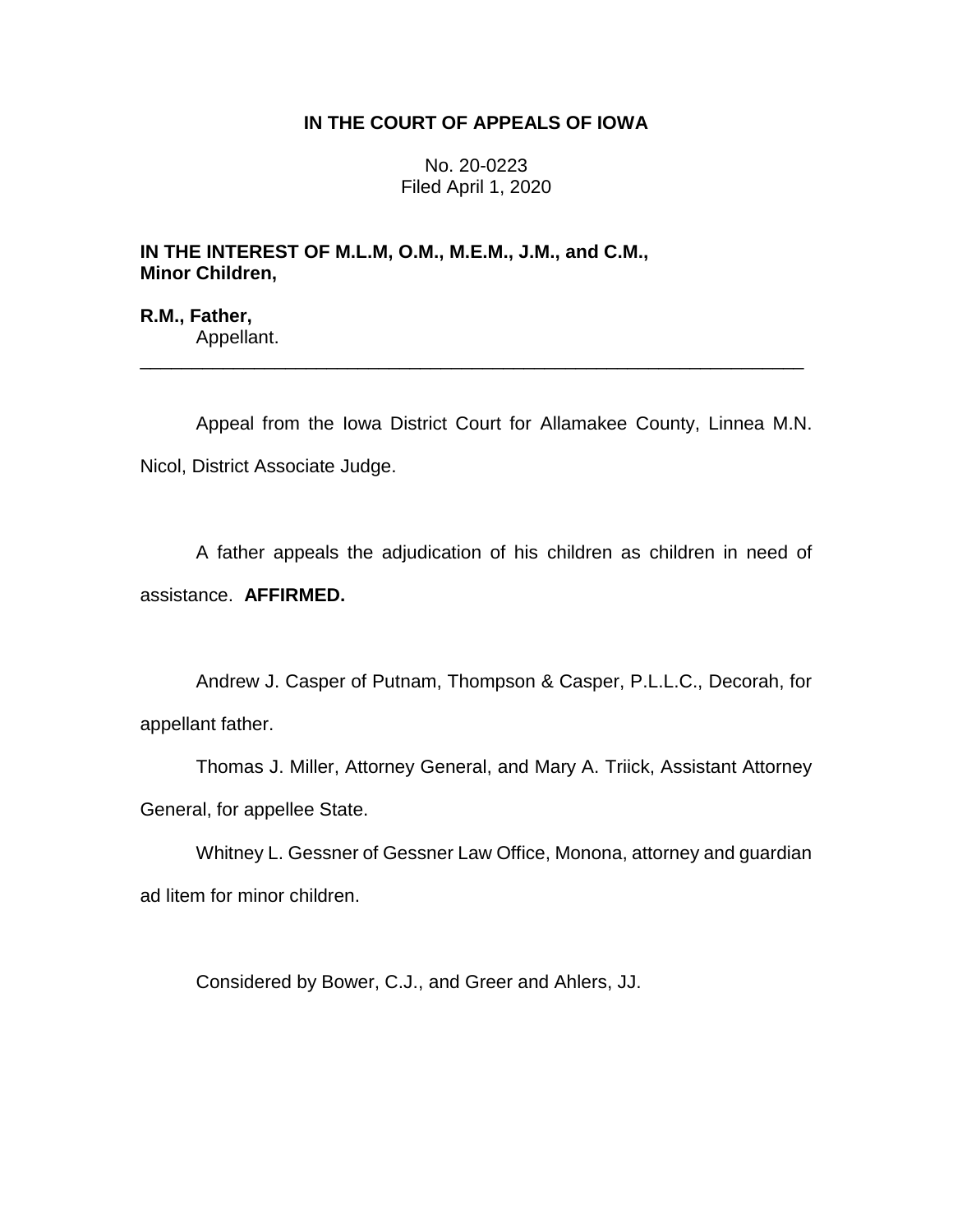## **BOWER, Chief Judge.**

A father appeals the adjudication of his children as children in need of

assistance (CINA), contending the State did not prove the adjudicatory grounds by

clear and convincing evidence. Finding clear and convincing evidence to support

the adjudication on each ground found by the juvenile court, we affirm.

Pertinent provisions of Iowa Code section 232.2(6) (2019) define a CINA as

an unmarried child:

 $\overline{a}$ 

(b) Whose parent, guardian, other custodian, or other member of the household in which the child resides has physically abused or neglected the child, or is imminently likely to abuse or neglect the child.

(c) Who has suffered or is imminently likely to suffer harmful effects as a result of any of the following:

(1) Mental injury caused by the acts of the child's parent, guardian, or custodian.

(2) The failure of the child's parent, guardian, custodian, or other member of the household in which the child resides to exercise a reasonable degree of care in supervising the child.

. . . . (d) Who has been, or is imminently likely to be, sexually abused by the child's parent, guardian, custodian, or other member of the household in which the child resides.

. . . . (*l*) Who for good cause desires to have the child's parents relieved of the child's care and custody.<sup>[1]</sup>

This family came to the attention of the department of human services

(DHS) in May 2018 when a report was made that M.E.M., then thirteen years old,

disclosed her father had sexually abused her in his home. The parents, at the time

<sup>&</sup>lt;sup>1</sup> The father asserts the court erred in finding M.E.M. was CINA under Iowa Code section 232.2(6)(i). However, that ground was neither alleged nor found. The father does not address section 232.2(6)(*l*), and there is clear and convincing evidence M.E.M. is a child "[w]ho for good cause desires to have the child's parents relieved of the child's care and custody."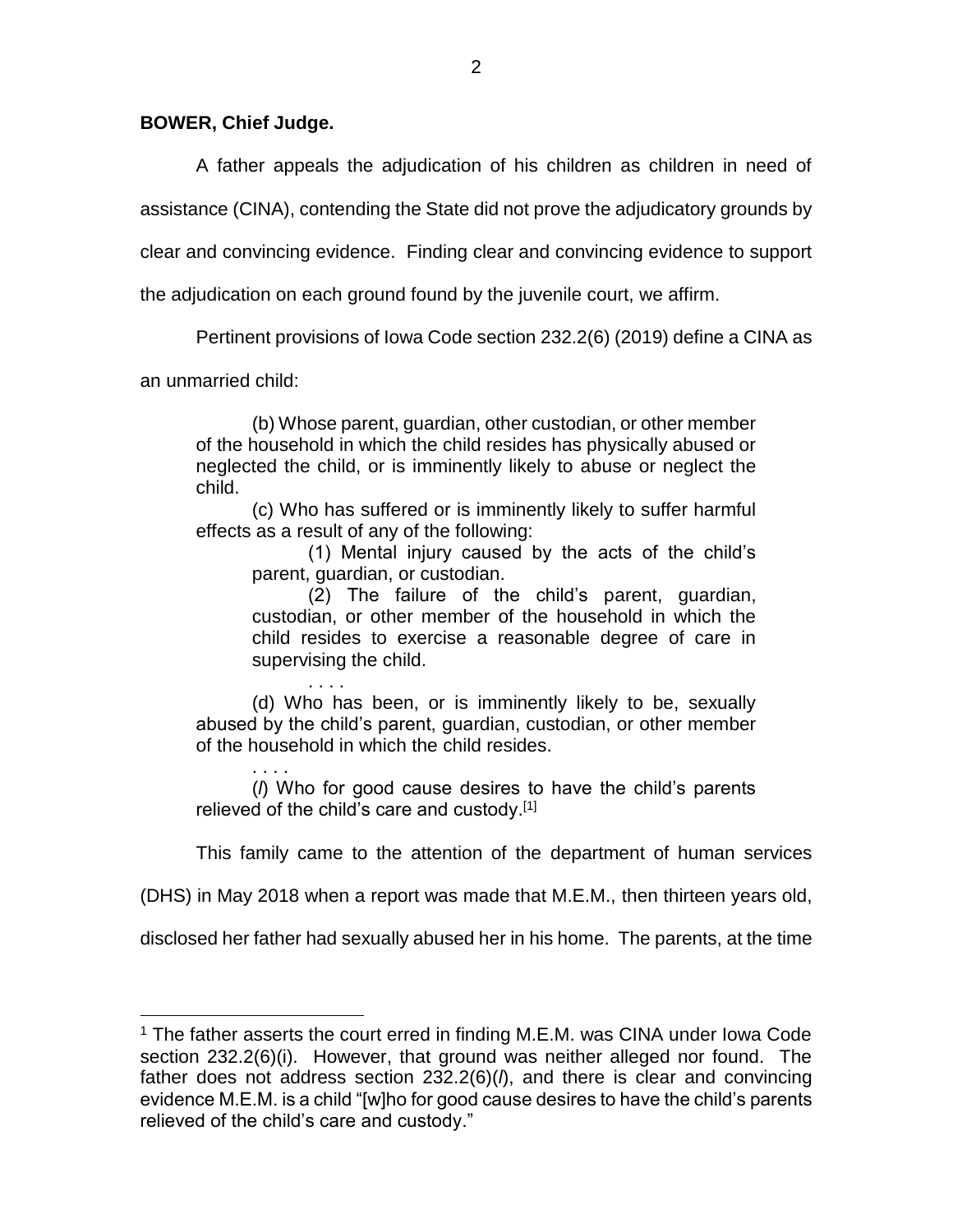of the alleged abuse, were married but separated and were living in separate homes. The children<sup>2</sup> alternated between homes every other week by an informal agreement.

A child-abuse investigation was conducted by DHS child protective worker Sheila Schroeder. The sheriff's office was also contacted. Schroeder arranged to have M.E.M. interviewed at the child protection center (CPC); the interview was video recorded. During the CPC interview, M.E.M. stated her father wanted the children to sleep in his room, but she is not comfortable sleeping with others. M.E.M. stated her father lost his temper when she wanted to sleep in her own room. She reported her father had also slept in her room. She described one time her father was lying in bed behind her, wrapped his arms around her, and then lowered his hand and touched or "finger[ed]" her "lower parts," which she identified as those used to go to the bathroom. She said it made her uncomfortable when her father touched her lower parts and she moved and pushed away. M.E.M. stated her father lost his temper and she cried. She reported she left her father's room and then went into the bathroom and took a number of pills. She informed her school counselor about the incident. M.E.M. also stated her father spanked her with a belt, leaving marks, and that he has put his hands on the pressure points on the back of her neck and squeezed.

When Schroeder spoke with the other children in the household, J.M. confirmed that his father would sleep with the children. J.M. stated that M.E.M. did

 $\overline{a}$ 

 $2$  The parents have seven children. Two of the children were adults and living away from the family when the family came to DHS's attention. Five children remained at home: M.L.M., born in 2002; M.E.M., born in 2004; O.M., born in 2006; J.M., born in 2008; and C.M., born in 2012.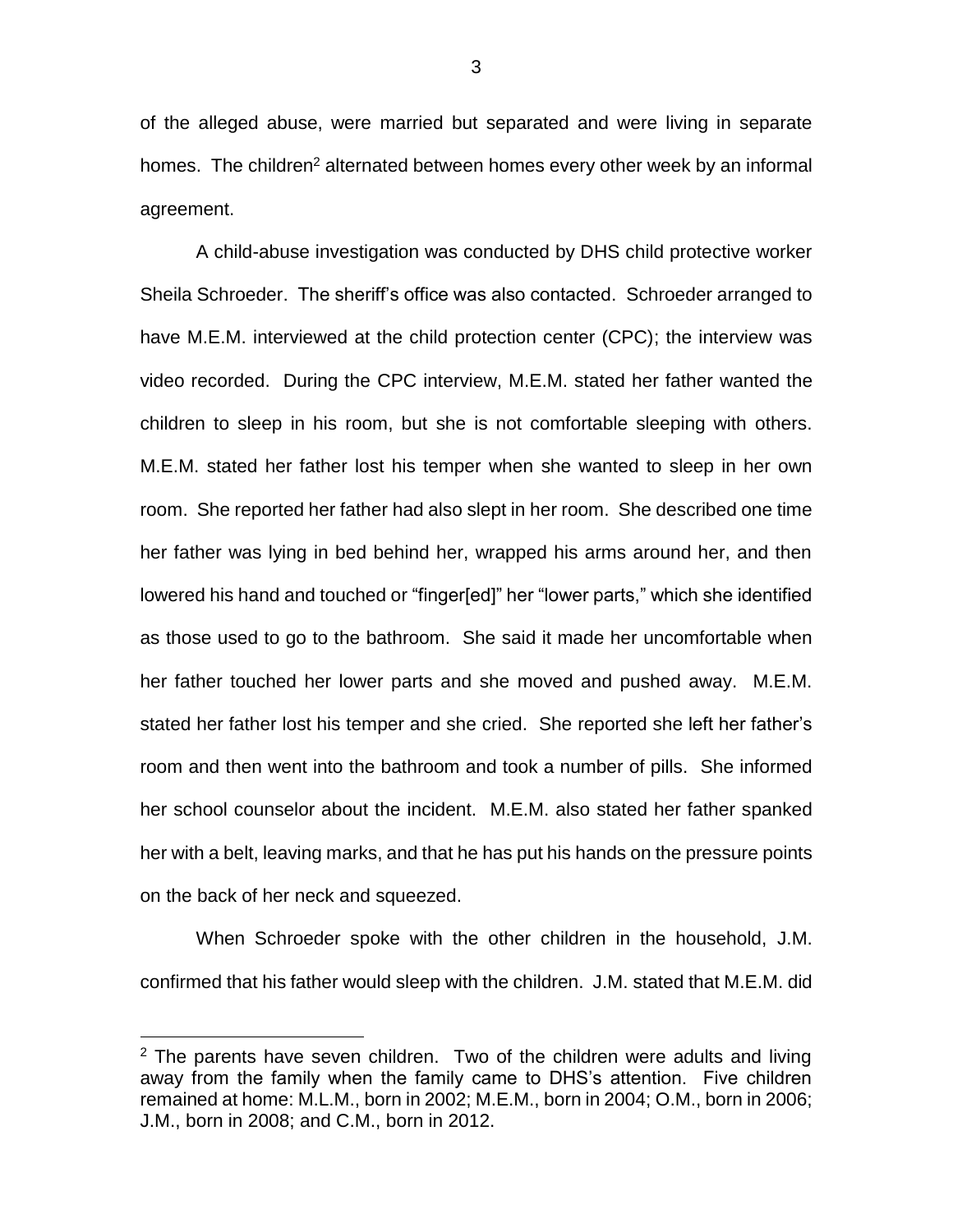not want her father to sleep with her but that he would not take no for an answer. J.M. also reported being spanked with a belt by his father.

The father agreed to a safety plan, including a no-contact order with the children. The father was criminally charged. However, after several months and two suicide attempts by M.E.M. in temporal proximity to court dates in the criminal proceedings, the charges were dismissed without prejudice. The State then filed a petition to adjudicate the children CINA.

An adjudication hearing was held on August 14 and 15, 2019, at which numerous witnesses testified, including Schroeder; the DHS social worker, Darla Jones; the deputy sheriff who investigated the sex-abuse allegations, John Grampovnik; the mother; the father; two of their adult children, A.M. and G.M.; and two young peers of M.E.M. The adult children both testified that when they were in the family home, they provided much of the child care for their younger siblings. A.M. testified that when she was in charge of the younger children—like her father—she would use a belt to discipline them. Both of the adult children testified the family was in need of assistance—especially counseling in regards to communication. The mother testified M.E.M. had been exhibiting self-harming behavior for several months prior to her report of sexual abuse. The mother also stated the father told her that when A.M. returned from college, she slept in his bed with him. When the mother stated she found the behavior unacceptable, the father replied that C.M. was in bed with them as well. The mother also testified the father hit J.M. with a belt one time and J.M. "did have marks after that."

The father testified at the adjudication hearing and denied sexual contact with M.E.M. but acknowledged the children did sleep with him. He was asked: "Do

4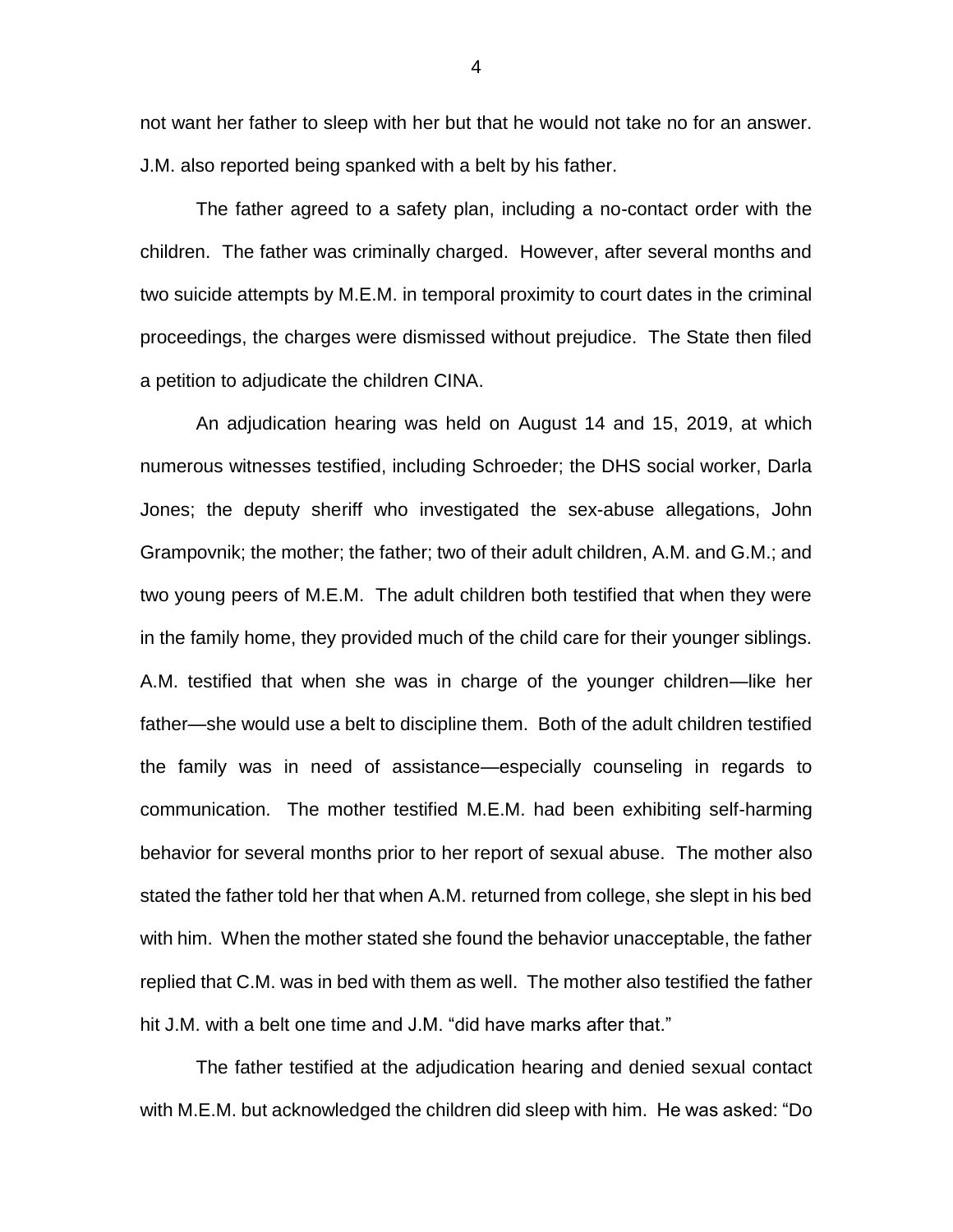you remember during your interview telling [the detective] that just about every night someone sleeps with me?" The father responded, "I don't remember that, but I know it was a lot of nights that the kids traded out. It was five of them. It was different kids that slept with me." He also acknowledged he disciplined the children with a belt, testifying: "It wasn't to inflict harm on them. It was just—it got to be a symbol."

In its ruling, the juvenile court noted the father's unemotional testimony in regard to his children and his emotional response to problems he was having at work. The court found the father not credible, noting his "tone of voice and pattern of speech throughout his testimony."

The juvenile court observed that A.M.

testified that the family was dysfunctional, she herself suffered from anorexia bulimia and self-harm, had trouble sleeping, and would hold her breath until she fell asleep. [A.M.] currently participates in fairly intensive psychotherapy . . . . When describing her childhood [A.M.] said, "there was no place to be safe". [A.M.] suffered from severe depression throughout high school. [She] reports her current diagnosis are manifestations of abusive behavior, anxiety, and PTSD. . . . [A.M.] has no direct knowledge of the sexual abuse of [M.E.M.], but she does have unique insight and compelling testimony that the children are subject to emotional abuse at the hands of their parents.

The court described G.M.'s testimony in support of the father as "scripted." The

court found,

[T]he State proved by clear and convincing evidence that [the father] laid down in bed with [M.E.M.], put his arms around her and touched [M.E.M.'s] pubic area and vagina. The court finds that [M.L.M.], [O.M.], [M.E.M.], [J.M.], and [C.M.] have been physically abused, neglected, and emotionally abused by their parents [R.M.] and [E.M.] The findings of neglect and physical abuse are based on the founded abuse report, the testimony of Darla Jones, and the testimony of [A.M.] and [G.M.]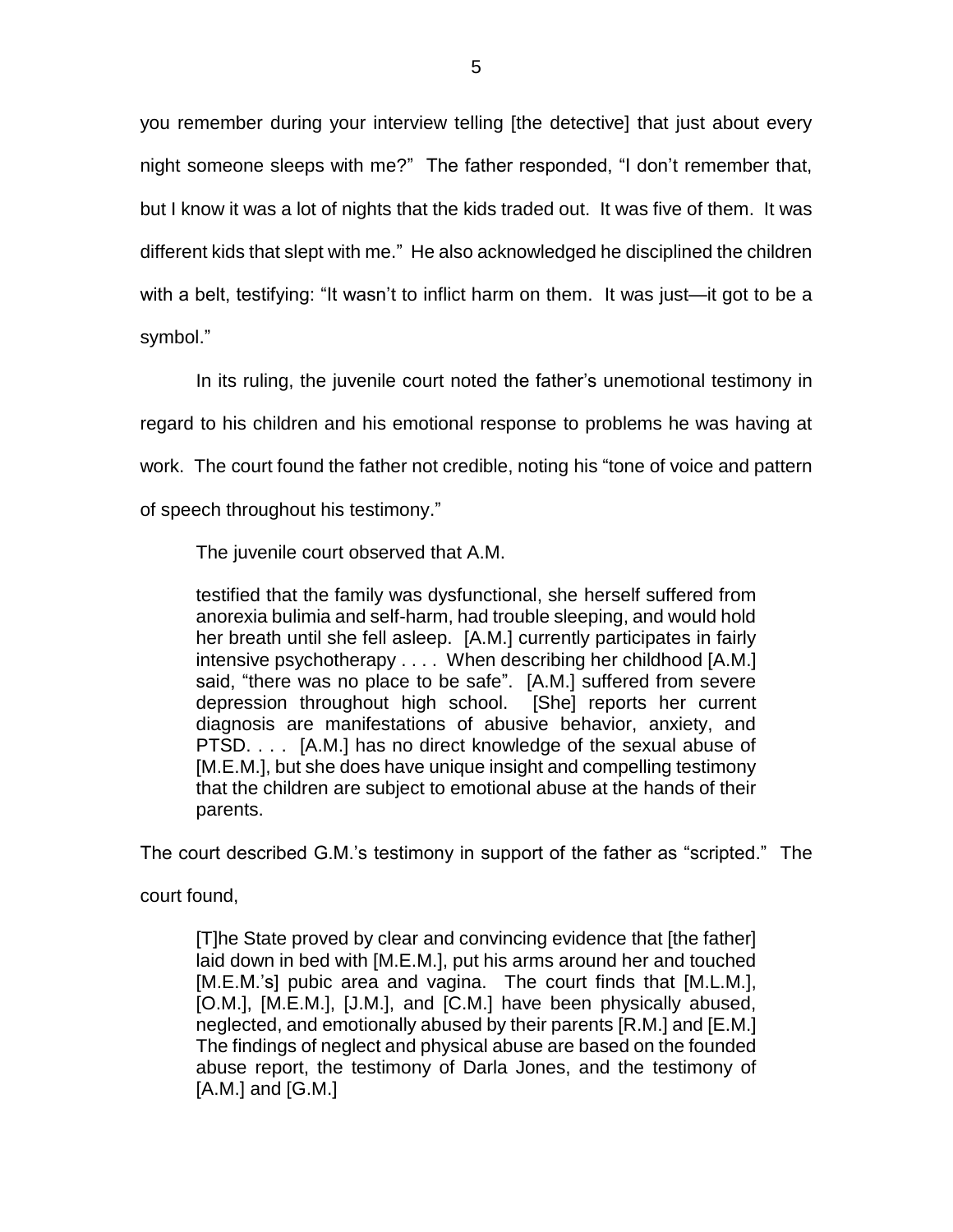The court concluded, "Continuation of the children in the custody of their father would affect the children's welfare by subjecting them to a father who perpetrated mental injury on the children as well as sexual abuse on [M.E.M.]" The juvenile court found all of the children at issue—M.L.M., $3$  M.E.M., O.M., J.M., and C.M.—to be CINA pursuant to section  $232.2(6)(b)$ ,  $(c)(1)$ , and  $(c)(2)$ . With respect to M.E.M., the court also adjudicated her CINA under section 232.2(6)(d) and (*l*). The father appeals.

"We review CINA proceedings de novo." *In re J.S.*, 846 N.W.2d 36, 40 (Iowa 2014). We are not bound by the juvenile court's findings of fact, but we give them weight. *Id.*

In this juvenile proceeding, the State must prove the grounds supporting the CINA adjudication with clear and convincing evidence. Iowa Code § 232.96(2). The father first contends there is not clear and convincing evidence he sexually abused M.E.M. He argues the child was not credible, the child-abuse assessment was "incomplete and inaccurate," and the deputy's investigation was "wholly lacking and flawed with conflict." We have reviewed the pleadings, exhibits, and transcript, and we cannot agree. We find there is clear and convincing evidence supporting the juvenile court's finding that the father "laid down in the bed with [M.E.M.], put his arms around her and touched [her] pubic area and vagina." The child provided a statement about the family's sleeping arrangements, her discomfort with her father being in bed with her, and the sexual contact. The

 $\overline{a}$ 

 $3$  M.L.M. reached the age of majority prior to the entry of the juvenile court's dispositional order and her juvenile case was dismissed for lack of jurisdiction. The appeal as to M.L.M. is likewise dismissed.